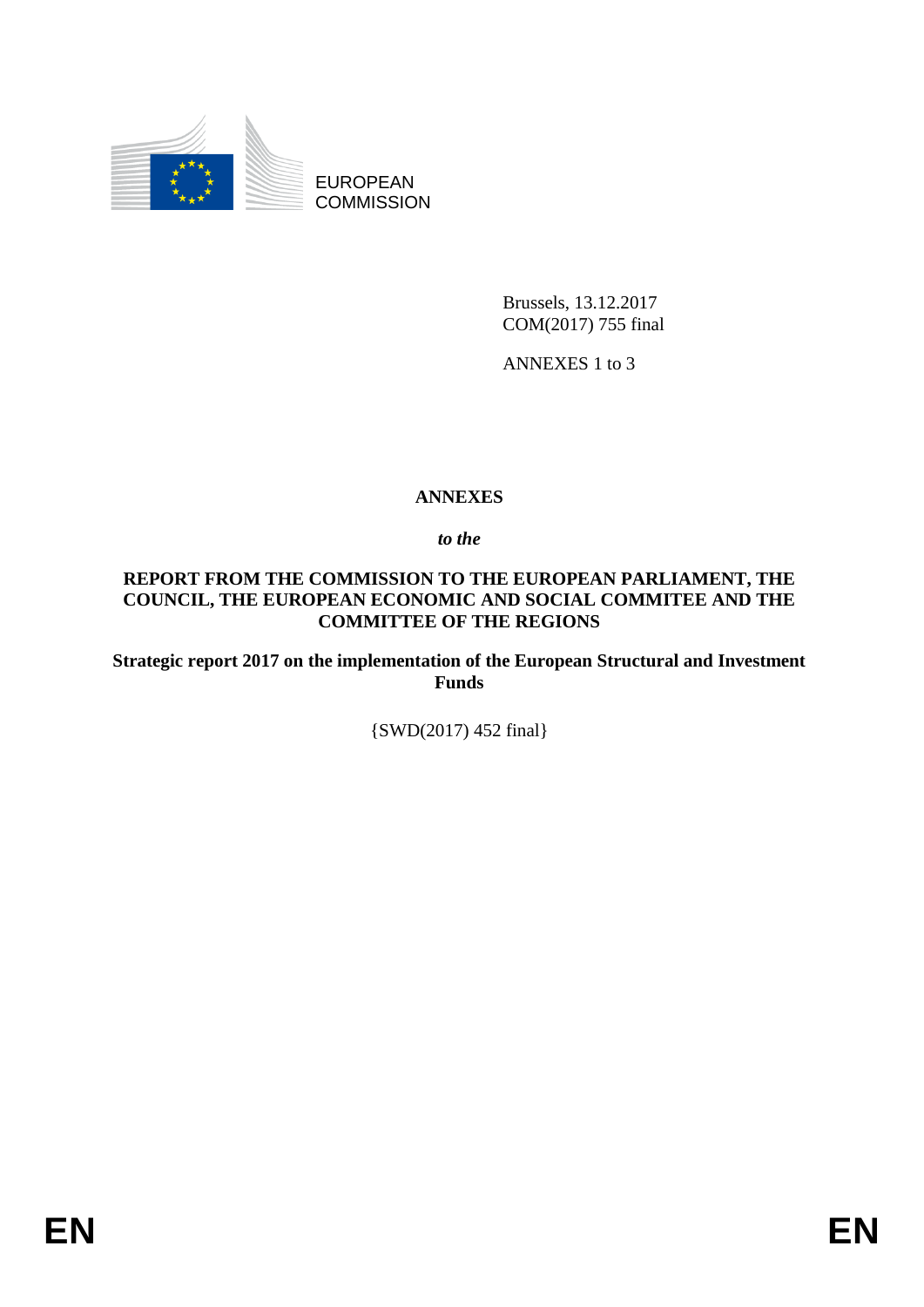### **ANNEX 1**

| <b>ESI Funds</b> — financial implementation by thematic objective reported by programmes |
|------------------------------------------------------------------------------------------|
| $\frac{1}{2}$ (project selection) — 31 December 2016 (EUR million)                       |

|                         | <b>Thematic</b><br><b>Total</b>                                                                      |                       |                |                | Total eligible cost of selected projects - End 2016 |                |                |              | Rate of              |
|-------------------------|------------------------------------------------------------------------------------------------------|-----------------------|----------------|----------------|-----------------------------------------------------|----------------|----------------|--------------|----------------------|
|                         | <b>Objectives</b>                                                                                    | planned<br>investment | CF             | <b>EAFRD</b>   | EMFF <sup>1</sup>                                   | <b>ERDF</b>    | ESF/           | <b>Total</b> | project<br>selection |
|                         |                                                                                                      |                       |                |                |                                                     |                | <b>YEI</b>     |              |                      |
| $\mathbf{1}$            | <b>Research</b><br>&<br><b>Innovation</b>                                                            | 59,544.1              |                | 504.8          |                                                     | 14,704.2       | $\overline{a}$ | 15,209.0     | 25.5%                |
| $\overline{2}$          | <b>Information</b><br>$\pmb{\&}$<br>Communication<br><b>Technologies</b>                             | 18,297.6              |                | 650.6          | $\overline{\phantom{a}}$                            | 2,786.5        | $\overline{a}$ | 3,437.1      | 18.8%                |
| $\overline{\mathbf{3}}$ | Competitiveness<br>of SMEs                                                                           | 84,309.5              |                | 11,162.4       | 379.1                                               | 14,763.1       | $\frac{1}{2}$  | 26,304.6     | 31.2%                |
| $\overline{\mathbf{4}}$ | Low-Carbon<br><b>Economy</b>                                                                         | 52,735.7              | 2,001.0        | 2,299.5        | 1.5                                                 | 6,692.9        | $\overline{a}$ | 10,995.0     | 20.8%                |
| 5                       | <b>Climate Change</b><br><b>Adaptation</b><br>&<br><b>Risk Prevention</b>                            | 37,755.6              | 1,372.1        | 12,602.9       |                                                     | 1,123.4        |                | 15,098.4     | 40.0%                |
| 6                       | <b>Environment</b><br><b>Protection</b><br>$\boldsymbol{\&}$<br><b>Resource</b><br><b>Efficiency</b> | 72,431.6              | 4,181.7        | 14,109.0       | 420.1                                               | 3,801.3        |                | 22,512.1     | 31.1%                |
| $\overline{7}$          | <b>Network</b><br><b>Infrastructures</b><br><b>Transport</b><br>in<br>and Energy                     | 66,573.3              | 9,759.7        |                | $\bar{\phantom{a}}$                                 | 5,721.0        | ÷,             | 15,480.7     | 23.3%                |
| $\overline{\mathbf{8}}$ | <b>Sustainable</b><br>&<br>Quality<br><b>Employment</b>                                              | 46,837.6              | ÷,             | 628.7          | 47.0                                                | 333.8          | 13,713.5       | 14,723.1     | 31.4%                |
| $\overline{9}$          | <b>Social Inclusion</b>                                                                              | 53,549.8              | ÷              | 4,109.6        | $\blacksquare$                                      | 1,600.8        | 8,278.8        | 13,989.2     | 26.1%                |
| 10                      | Educational<br>&<br><b>Vocational</b><br><b>Training</b>                                             | 42,289.2              |                | 390.2          |                                                     | 1,385.9        | 10,767.6       | 12,543.6     | 29.7%                |
| 11                      | <b>Efficient Public</b><br>Administration                                                            | 6,082.9               |                |                | ÷,                                                  | 525.2          | 1,238.1        | 1,763.3      | 29.0%                |
| 12                      | <b>Outermost</b><br>&<br><b>Sparsely</b><br>Populated                                                | 220.5                 | ۳              |                | $\overline{\phantom{a}}$                            | 258.2          | $\overline{a}$ | 258.2        | 117.1%               |
| <b>DM</b>               | <b>Discontinued</b><br><b>Measures</b>                                                               | 174.7                 | $\blacksquare$ | $\blacksquare$ | $\blacksquare$                                      | $\blacksquare$ | $\blacksquare$ | ÷,           | 0.0%                 |
| <b>MULTI</b>            | <b>Multiple</b><br><b>Thematic</b><br>Objectives<br>(ERDF/CF/ESF)                                    | 78,641.0              | 1,296.4        |                | $\overline{\phantom{a}}$                            | 15,658.7       | 5,737.1        | 22,692.2     | 28.9%                |
| TA                      | <b>Technical</b><br>Assistance                                                                       | 18,712.8              | 1,023.7        | 974.0          | 70.3                                                | 2,626.2        | 1,852.5        | 6,546.7      | 35.0%                |
| <b>Total</b>            |                                                                                                      | 638,156.0             | 19,634.6       | 47,431.6       | 918.0                                               | 71,981.3       | 41,587.6       | 181,553.1    | 28.4%                |

*Source: Commission based on data reported by programmes*

 $\,1\,$ <sup>1</sup> The EMFF's budget is much smaller than the other ESI Funds and has been concentrated on only four Thematic Priorities.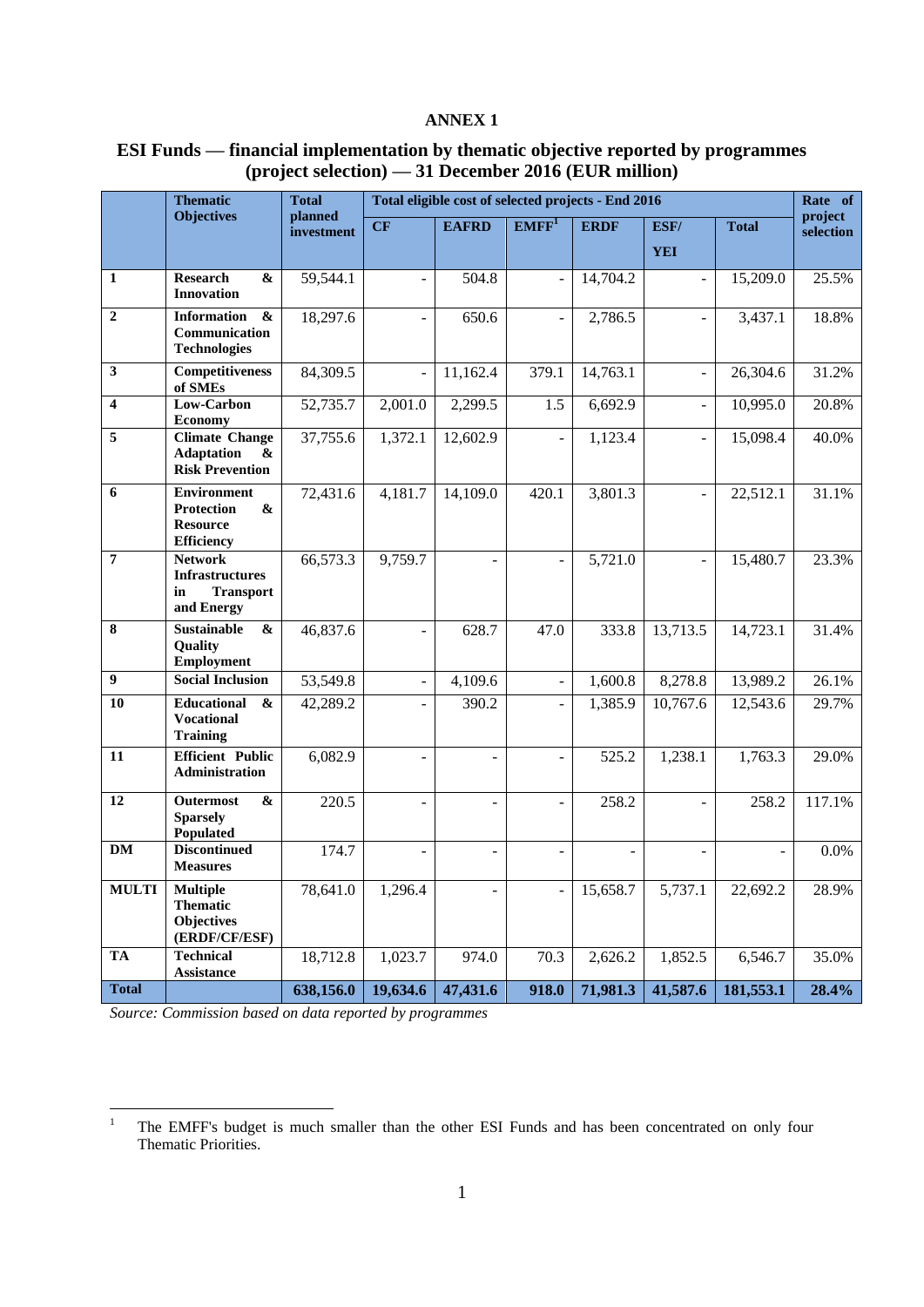### **Annex 2**

| <b>EUR</b><br><b>Million</b> | <b>Allocated EU</b><br>amount 2014-2020 | <b>Total programmed</b><br>amount 2014-2020<br>(EU+ National) | <b>Total Eligible</b><br>cost of project<br>selected at end of<br>2016 | <b>Rate of selection</b> |
|------------------------------|-----------------------------------------|---------------------------------------------------------------|------------------------------------------------------------------------|--------------------------|
| AT                           | 4,922.9                                 | 10,655.0                                                      | 3,311.5                                                                | 31.1%                    |
| BE                           | 2,710.3                                 | 6,040.8                                                       | 3,308.0                                                                | 54.8%                    |
| BG                           | 9,877.6                                 | 11,734.0                                                      | 3,930.8                                                                | 33.5%                    |
| <b>CY</b>                    | 874.2                                   | 1,120.0                                                       | 67.9                                                                   | 6.1%                     |
| $\operatorname{CZ}$          | 23,980.0                                | 32,291.4                                                      | 4,647.6                                                                | 14.4%                    |
| $\rm DE$                     | 27,935.0                                | 44,756.4                                                      | 16,152.7                                                               | 36.1%                    |
| DK                           | 1,540.4                                 | 2,253.1                                                       | 928.5                                                                  | 41.2%                    |
| $\rm{EE}$                    | 4,458.9                                 | 6,003.1                                                       | 2,416.2                                                                | 40.2%                    |
| ES                           | 37,401.0                                | 53,279.5                                                      | 6,093.3                                                                | 11.4%                    |
| FI                           | 3,759.3                                 | 8,423.6                                                       | 4,175.3                                                                | 49.6%                    |
| FR                           | 26,736.0                                | 45,784.5                                                      | 13,127.1                                                               | 28.7%                    |
| ${\rm GR}$                   | 20,352.3                                | 24,965.4                                                      | 8,483.5                                                                | 34.0%                    |
| HR                           | 10,742.1                                | 12,677.1                                                      | 1,652.7                                                                | 13.0%                    |
| HU                           | 25,013.9                                | 29,646.7                                                      | 14,514.6                                                               | 49.0%                    |
| $\rm IE$                     | 3,358.0                                 | 6,131.4                                                       | 2,706.9                                                                | 44.1%                    |
| $\ensuremath{\mathsf{IT}}$   | 42,667.9                                | 73,624.4                                                      | 17,905.3                                                               | 24.3%                    |
| LT                           | 8,385.9                                 | 9,947.2                                                       | 2,950.4                                                                | 29.7%                    |
| ${\rm LU}$                   | 140.1                                   | 456.4                                                         | 149.3                                                                  | 32.7%                    |
| ${\rm LV}$                   | 5,633.7                                 | 6,908.0                                                       | 2,258.0                                                                | 32.7%                    |
| MT                           | 827.9                                   | 1,023.9                                                       | 227.4                                                                  | 22.2%                    |
| $\rm NL$                     | 1,881.4                                 | 3,731.6                                                       | 1,261.2                                                                | 33.8%                    |
| $\mathbf{PL}$                | 86,095.2                                | 104,899.0                                                     | 23,028.5                                                               | 22.0%                    |
| PT                           | 25,793.5                                | 32,691.9                                                      | 14,551.4                                                               | 44.5%                    |
| RO                           | 30,837.5                                | 36,447.5                                                      | 4,551.0                                                                | 12.5%                    |
| SE                           | 3,647.2                                 | 7,980.0                                                       | 3,562.4                                                                | 44.6%                    |
| SI                           | 3,874.6                                 | 4,896.1                                                       | 1,321.2                                                                | 27.0%                    |
| SK                           | 15,343.8                                | 20,078.2                                                      | 4,008.8                                                                | 20.0%                    |
| TC                           | 9,246.2                                 | 12,424.1                                                      | 4,357.1                                                                | 35.1%                    |
| UK                           | 16,417.1                                | 27,285.6                                                      | 15,904.2                                                               | 58.3%                    |
| <b>Grand</b><br><b>Total</b> | 454,453.7                               | 638,156.0                                                     | 181,553.1                                                              | 28.4%                    |

#### **ESI Funds — financial implementation by Member State reported by programmes (project selection) — 31 December 2016 (EUR million)**

*Source: Commission based on data reported by programmes*